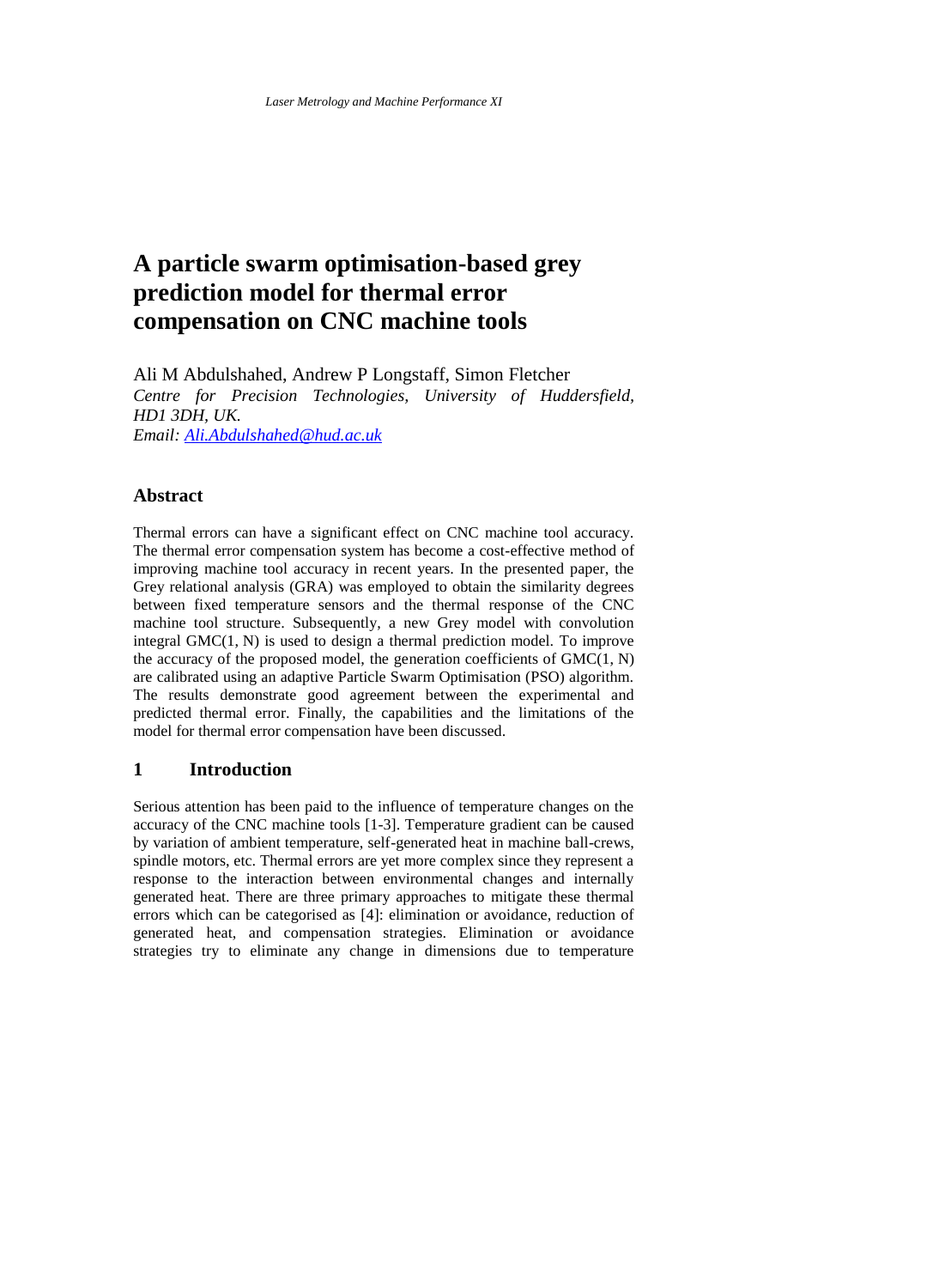#### *Laser Metrology and Machine Performance XI*

changes. These strategies are best or, rather, can only be implemented during the design stage of the machine tool. Some examples of these strategies are use of symmetry in machine design, choice of materials and use of direct feedback [4]. Reduction of generating heat strategies tend to directly cool the heat sources, for instance, through on-machine cooling systems. However, the enduser must also be responsible for improved environmental temperature control [2], or good operating practices such as spindle warm up. Compensation approaches tend to compensate for any change in the size and the shape of the machine structure due to temperature gradients. They can be implemented during any stage of the machine tool design. Many compensation techniques have been explored to reduce thermal errors in a direct or indirect way [5].

 Numerical techniques such as a finite-element method and finite-difference method [1] are powerful tools in modelling the thermal characteristics. However, building a numerical model can be a great challenge due to problems of establishing the boundary conditions and accurately obtaining the characteristic of heat transfer [6]. Therefore, testing of the machine tool is still required to calibrate the model for successful application of these techniques.

 The data driven models are behavioural models that are based on historical data to predict the thermal error of machine tool. Contrary to the numerical models, they are not based on explicit physical equation definitions but on experimental database which is capable of reflecting the relationship between inputs and outputs. Data driven techniques for thermal error modelling can be divided into two categories: statistical techniques such as regression methods, linear polynomial models, etc., and Artificial Intelligence (AI) techniques such as artificial neural networks (ANNs), fuzzy systems, etc.

 Abdulshahed *et al*. [7] employed an adaptive neuro fuzzy inference system (ANFIS) to forecast thermal error compensation on CNC machine tools. Two types of ANFIS model were built in this paper: using grid-partitioning and using fuzzy c-means clustering. According to the results, the ANFIS with fuzzy c-means clustering produced better results, achieving up to 94 % improvement in error with a maximum residual error of  $\pm 4$  µm. In another work [8] they built a thermal model by integrating ANN and GMC(1, N) models. The thermal model can predict the Environmental Temperature Variation Error (ETVE) of a machine tool with reduction in error from over 20  $\mu$ m to better than  $\pm$  3  $\mu$ m.

 Nevertheless, robust solution for both principle-based and some of data driven models require the measurement of temperature and related thermal error components that have to be obtained by time-consuming experiments. This is difficult to achieve in a working machine shop, because of the prohibitively costly downtime required to conduct the experiments.

 Appropriate selection of input variables is an important task in modelling. In fact, not all input variables are equally important; some may have no significant effect on the system being modelled. There are many approaches which have been proposed to reduce the number of sensors. Abdulshahed *et al*. [9] proposed a thermal model merging Grey model GM(0, N) and ANFIS model. A thermal imaging camera was also used to record temperature distributions a across the spindle-carrier structure of the machine tool. Each pixel can be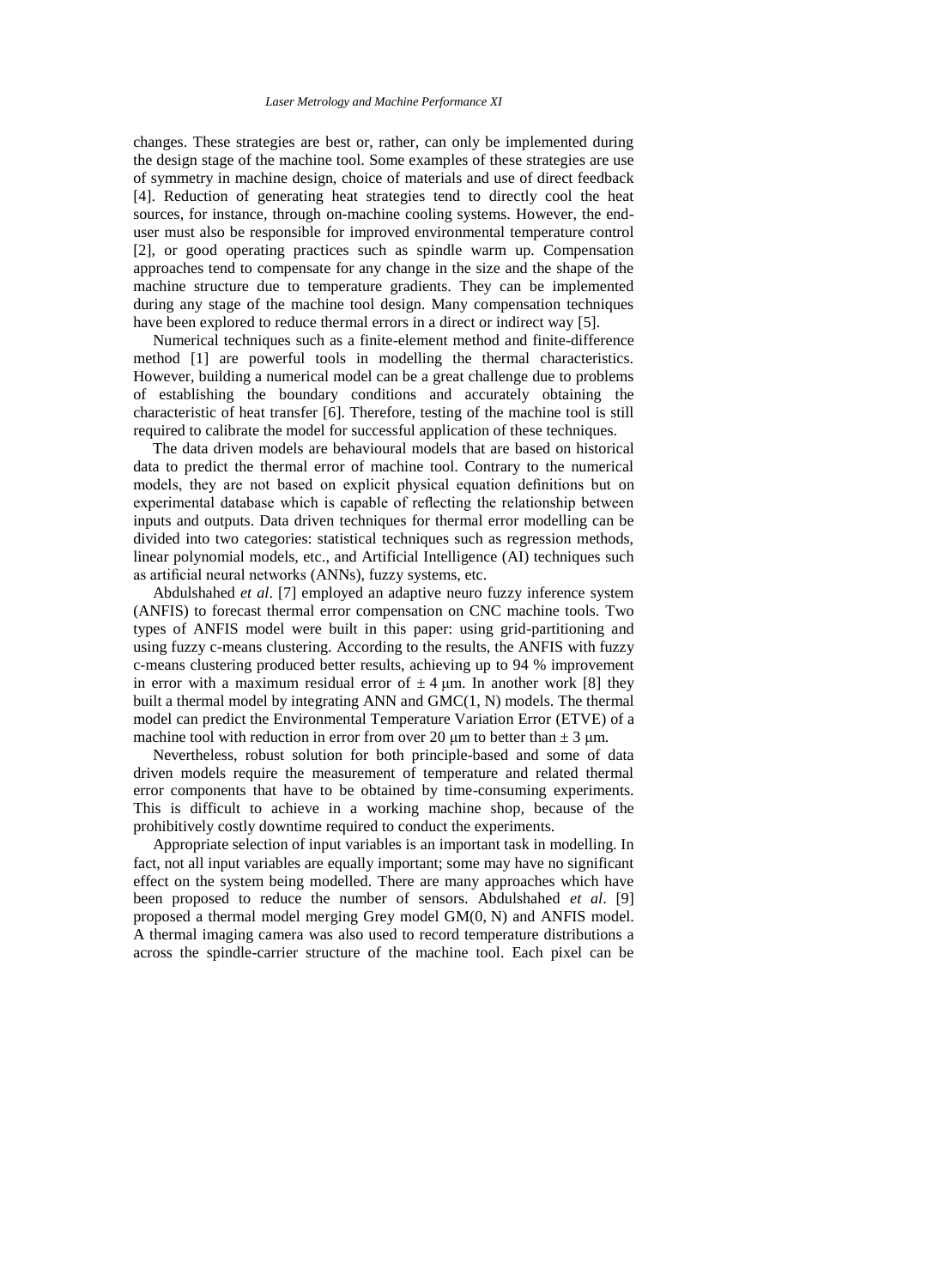considered as a possible temperature measurement point. The Grey model and fuzzy c-means clustering were applied to minimise the number of temperature points and select the most suitable sensor locations for modelling. Grey relational analysis (GRA) provides an alternative approach to identifying the similarity degree among factors, or to determining the optimal temperature sensors for modelling with less experimental data.

 In this paper, the GRA model is used to determine the major sensors influencing thermal errors of a small vertical milling machine (VMC), which is capable of simplifying the system prediction model. A PSO-based Grey prediction model for thermal error compensation is developed by adopting PSO to calibrate GMC(1, N) model. It is then used to predict thermal error on a small VMC on the basis of the selected sensors.

## **2 Material and methods**

#### **2.1 Modelling the thermal error using a Grey model**

The Grey systems theory, established by Deng in [10], is a methodology that focuses on solving problems involving incomplete information or small samples. The technique can be applied to uncertain systems with partially known information by generating, mining, and extracting useful information from available data so that system behaviours and their hidden laws of evolution can be accurately described. It uses a Black-Grey-White colour to describe complex systems  $[11]$ .  $GM(1, N)$  is the most widely used implementation in literature [11], which can establish a first-order differential equation featured by comprehensive and dynamic analysis of the relationship between system parameters. The accumulated generating operation (AGO) is the most important characteristic of the Grey system theory, and its benefit is to increase the linear characters and reduce the randomness of the samples. Based on the existing  $GM(1, N)$  model, Tien [11] proposed a  $GMC(1, N)$  model, which is an improved Grey prediction model. The modelling values by GM(1, N) are corrected by including a convolution integral. Traditionally, these models have been calibrated by the least square method. However, due to the nonlinearity of the problem, the least square solution may not provide a satisfactory solution.

### **2.2 The particle swarm optimization (PSO)**

The particle swarm optimization (PSO) algorithm was introduced by Eberhart *et al*. [12] as an alternative to other evolutionary techniques. The PSO algorithm is inspired by the behaviours of natural swarms, such as the formation of flocks of birds and schools of fish. The advantages of the PSO algorithm is that it does not require the objective function to be differentiable as in the gradient decent method, which makes few assumptions about the problem to be solved. Furthermore, it has a simple structure and its optimisation method illustrates a clear physical meaning. PSO consists of a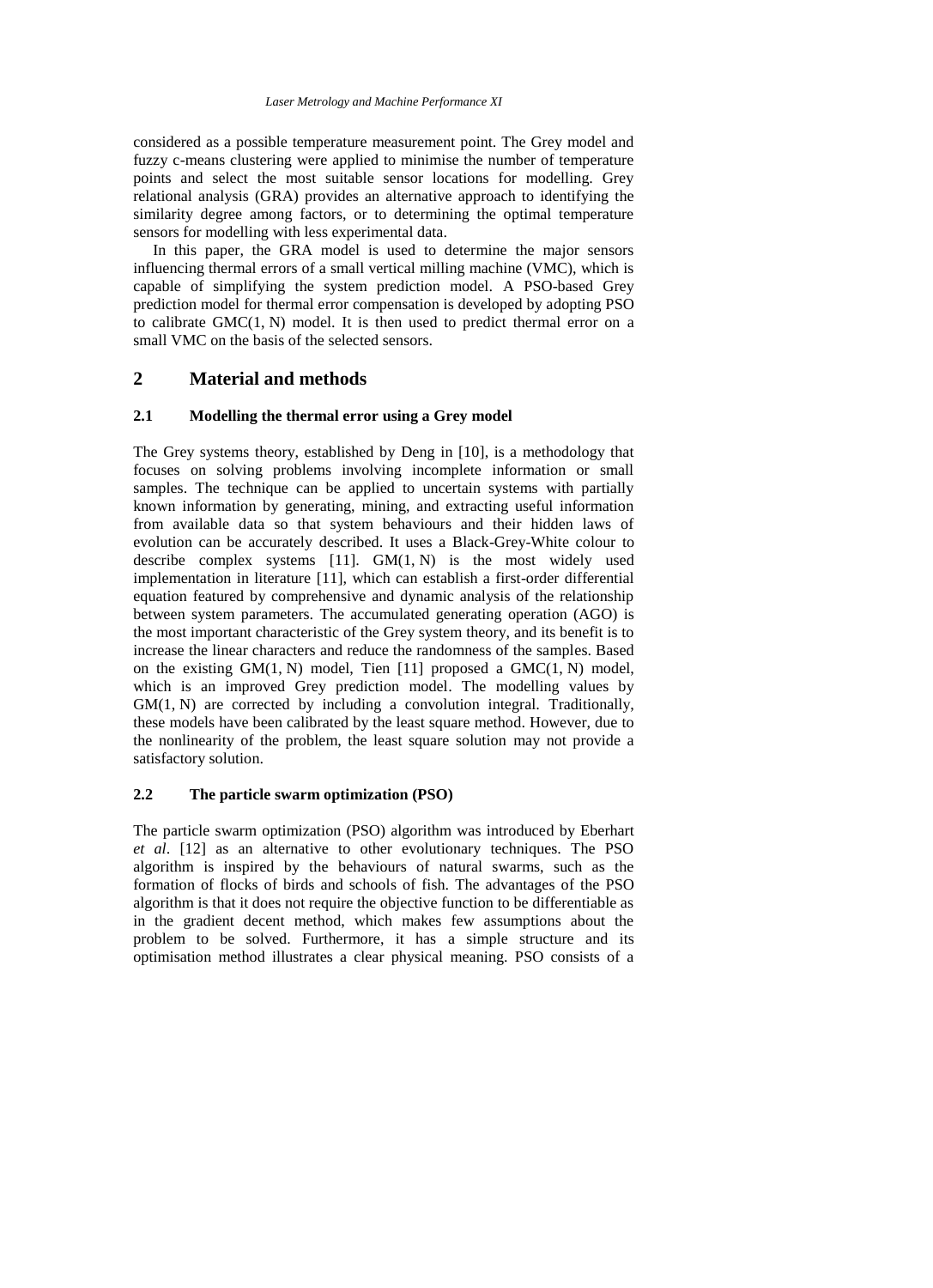population formed by individuals called particles, where each one represents a possible solution of the problem. Each particle tries to search the best position with time in D-dimensional space (solution space). During flight or swim, each particle adjusts its "flying" or "swimming" in light of its own experience and its companions' experience, including the current position, velocity and the best previous position experienced by itself and its companions. Therefore, instead of using the standard algorithms, a PSO algorithm is employed to optimise the Grey model parameters.

#### **2.3 GMC (1, N) and its learning algorithm**

In this section, we illustrate the main steps of  $GMC(1, N)$  and discuss its learning algorithm using PSO. The model can reveal the long-term trend of data and, by driving the model by the AGO, rather than raw data, can minimise the effect of some of the random occurrences. Therefore, the first step for building GMC(1, N) is to carry out 1-AGO (first-order Accumulated Generating Operation) to the data, so as to increase the linear characteristics and reduce the randomness from the measuring samples. PSO algorithm, with capability to optimise complex numerical functions, is adopted to calibrate the GMC(1, N) model. Finally, an IAGO (inverse Accumulated Generating Operation) is performed to predict the thermal error and generate the final compensation values. The modelling detail is described as follows:

Step 1: Consider the original data series as:

 $X_1^{(0)} = \left\{ x_1^{(0)}(1+r), x_1^{(0)}(2+r), ..., x_1^{(0)}(n+r) \right\}$ , and  $X_i^{(0)} = \left\{ x_i^{(0)}(1), x_i^{(0)}(2), \dots, x_i^{(0)}(n), \dots, x_i^{(0)}(n+m) \right\}, \text{ where } i = 2, 3, \dots, N,$ *r* is the period of delay, *n* gives the length of original data series and *m* denotes the number of entries to be predicted.

 Step 2: The above sequences of each variable are processed using 1-AGO to obtain the 1<sup>st</sup>-order AGO sequences as follows:

$$
X_1^{(1)} = \left\{ x_1^{(1)}(1+r), x_1^{(1)}(2+r), \dots, x_1^{(1)}(n+r) \right\}, \text{ and}
$$
  
\n
$$
X_i^{(1)} = \left\{ x_i^{(1)}(1), x_i^{(1)}(2), \dots, x_i^{(1)}(n), \dots, x_i^{(1)}(n+m) \right\},
$$
  
\nwhere  $X^{(1)} = \sum_{j=1}^t x_i^{(0)}(j), t = 1, 2, \dots, n+m.$ 

Since the details of  $GMC(1, N)$  can be found in [11], this paper only briefly mentions the core equations of this method.

 $\frac{dX_1^{(1)}(t+r)}{dt}$  $\frac{J(t+r)}{dt} + b_1 X_1^{(1)}(t+r) = b_2 X_2^{(1)}(t) + b_3 X_3^{(1)}(t) + \dots + b_N X_N^{(1)}(t) + u$ , (1) where  $t = 1, 2, ..., n + m$ ,  $b_1$  is the development coefficient,  $b_i$ ,  $(i = 2, 3, ..., N)$ the driving coefficient, and  $u$  is the Grey control parameter. Therefore, time response sequences can be obtained.

$$
\hat{X}_1^{(1)}(t+r) = x_1^{(0)}(1+r)e^{-b_1(t-1)} + \frac{1}{2} \times e^{-b_1(t-1)} \times f(1) + \sum_{\tau=2}^{t-1} [e^{-b_1(t-\tau)} \times f(\tau)] + \frac{1}{2} \times f(\tau), \text{ where } f(\tau) = \sum_{j=2}^N b_j X_j^{(1)}(\tau) + u. \tag{2}
$$

To calculate the coefficients  $b_1$ ,  $b_i$  and u, the PSO can be used to calibrate the equation (2). Then, the Grey model is optimised until the performance is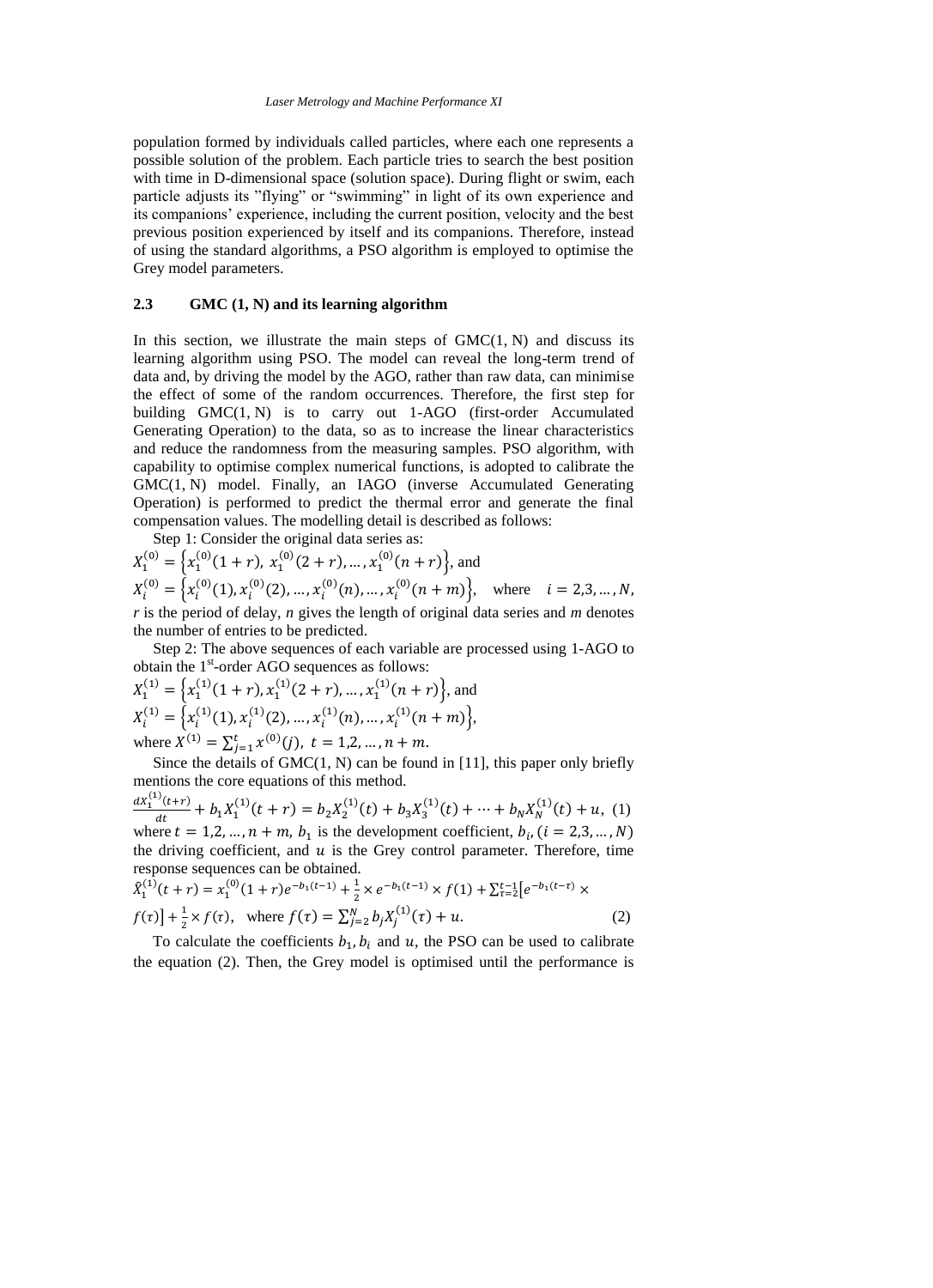satisfactory. Finally, the optimal corresponding coefficients are used as the Grey model coefficients to predict the thermal error. The calibrating process of GMC $(1, N)$  can be summarised as follows:

 In PSO algorithm, a particle refers to a coefficient in the model that changes its position from one move to another based on velocity updates. The mathematical description of the PSO algorithm is as follows: suppose that the search space is D-dimensional, and then the current position and velocity of the *i*th particle can be represented by  $B_i = [b_{i1}, b_{i2}, ..., b_{iD}]^T$  and  $V_i =$  $[v_{i1}, v_{i2}, ..., v_{iD}]^T$  respectively, where  $i = 1, 2, ..., M$  and M is the number of particles in the swarm.

 Particle *i* can remember the best position so far, which is known as the local best position  $Pbest_i = [pbest_1, pbest_2, ..., pbest_{i}]\$ <sup>T</sup>. It can also obtain the best position that the whole swarm establish, known as the global best position Gbest<sub>i</sub> = [gbest<sub>1</sub>, gbest<sub>2</sub>, ..., gbest<sub>iD</sub>]<sup>T</sup>. The first position and velocity of Particle *i* are randomly initialised by the uniformly distributed variables. Afterwards, particle *i* adjusts its velocity of iteration *k+1* according to the local and global best positions, as well as the velocity and position of iteration *k*, as follows:

 $V_i(k + 1) = \omega V_i(k) + c_1 R(Pbest_i(k) - B_i(k)) + c_2 R(Gbest_i(k) - B_i(k))(3)$ where  $\omega$  is the inertia factor which is used to manipulate the impact of the previous velocities on the current velocity,  $c_1$  and  $c_2$  are the self-confidence factor and the swarm-confidence factor, respectively. *R* is a uniformly distributed random real number that can take any values between 0 and 1. With the updated velocity, the position of particle  $i$  in the iteration  $k+1$  can be obtained as follows:

 $B_i(k + 1) = B_i(k) + V_i(k + 1)$  (4)

 The fitness of particle is measured using a fitness function that quantifies the distance between the particle and its optimal solution as follows:

$$
f(B_i) = \sum_{k=1}^{N} [\hat{x}^{(0)}(k) - x^{(0)}(k)]^{2}
$$

where *f* is the fitness value,  $\hat{x}^{(0)}(k)$  is the target output; and,  $x^{(0)}(k)$  is the predicted output based on model parameters (particles) updating.

 Step 3: Update the velocity and position of each particle based on equations (3) and (4). Adjusting the model parameters in equation (2):

 Step 4: If the value of the error meets the requirement of the model, or a predetermined number of epochs are passed, then the model calibration will end if not, then return to Step 3.

Step 5: Export the optimal solution  $B_i$ .

 Step 6: 1- IAGO can be applied to obtain the predicted values. The mathematical expression is as the following:

$$
\hat{x}_1^{(0)}(t+r) = \hat{x}_1^{(1)}(t+r) - \hat{x}_1^{(1)}(t-1+r)
$$
, and 
$$
\hat{x}_1^{(0)}(1+r) = \hat{x}_1^{(1)}(1+r)
$$
.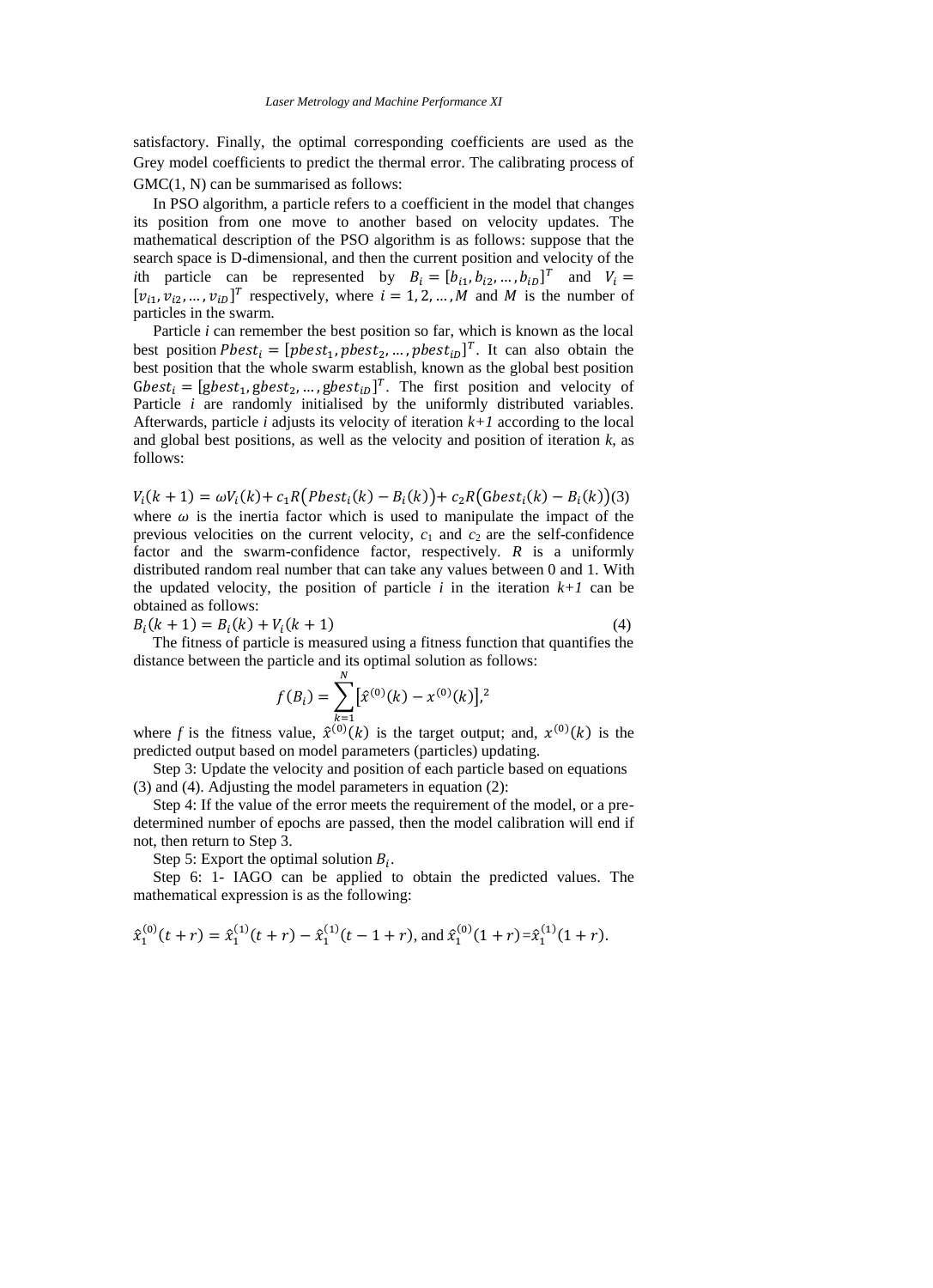## **2.4 Grey relational analysis method**

Grey relational analysis (GRA) is a method to capture the correlations between the reference factor and other compared factors of a system with a relatively small amount of data [11]. On the basis of Deng's initial models of grey incidences, Liu *et al*. [13] proposed a new type of GRA model to investigate the closeness of connection between sequences using the geometric shapes of the sequences. The GRA model can be summarised as follows:

Step 1: Assume sequences:

 $X_i = (x_i(1), x_i(2), x_i(3), \dots, x_i(n))$ , is a sequence of data representing a system's characteristics, and,

 $X_j = (x_j(1), x_j(2), x_j(3), \ldots, x_j(n))$ , is a sequence of relevant factor.

Step 2: The initial point zeroing images are:

$$
X_i^0 = \left(x_i^0(1), x_i^0(2), x_i^0(3), \ldots x_i^0(n)\right),
$$
  

$$
X_i^0 = \left(x_i^0(1), x_i^0(2), x_i^0(3), \ldots, x_i^0(n)\right),
$$

 $X_j^0 = (x_j^0(1), x_j^0(2), x_j^0(3), \ldots x_j^0(n)),$ where,  $x_i^0(k) = x_i(k) - x_i(1)$ ,  $x_j^0(k) = x_j(k) - x_j(1)$ ,  $k = 1,2,...,n$ .

Step 3: The grey similitude degree is calculated as follows:  
\n
$$
\varepsilon_{ij} = \frac{1}{1 + |s_i - s_j|}, \quad \text{where } s_i - s_j = \int_1^n (X_i^0 - X_j^0) dt.
$$

The similitude degree of the GRA model is used to measure the geometrical shape similarity between sequence 
$$
X_i
$$
 and  $X_j$ . The  $\varepsilon_{ij}$  is called the similitude degree of  $X_j$  with respect to  $X_i$ . According to the above equations, the similitude degree  $\varepsilon_{ij}$  between thermal error of CNC machine tool and the various temperature sensors can be calculated. The bigger  $\varepsilon_{ij}$  the greater impact on thermal error and on the contrary the smaller  $\varepsilon_{ij}$ .

# **3 Experimental work**

To verify the applicability of the proposed model, an example simulating the machining of six parts is investigated. The experiments were performed on a small vertical milling centre (VMC) and utilised a Renishaw OMP40-2 spindlemounted probe to monitor distortion. It has a stated unidirectional repeatability of 1.0 μm at 480 mm/min with a 50 mm stylus. The test consists of simulating the machining of six parts which are machined individually at a datum point on the table. When a part is finished the table moves to the next datum point to start machining the next part. Each part excites the X, Y and Z axes simulate milling operations. This allows heat to be generated from spindle, motors and axes movement. A probing routine is run before the first machining operation to create a datum baseline for the test on four corners of granite square (see [Figure 1\)](#page-6-0). Probing routines are run after the third part and sixth part to measure the drift of the tool in the X, Y and Z axes. The thermal data were measured using twenty eight temperature sensors placed in strips at the carrier, spindle boss, axes motors, axes ballscrews nut, and ambient temperature sensors were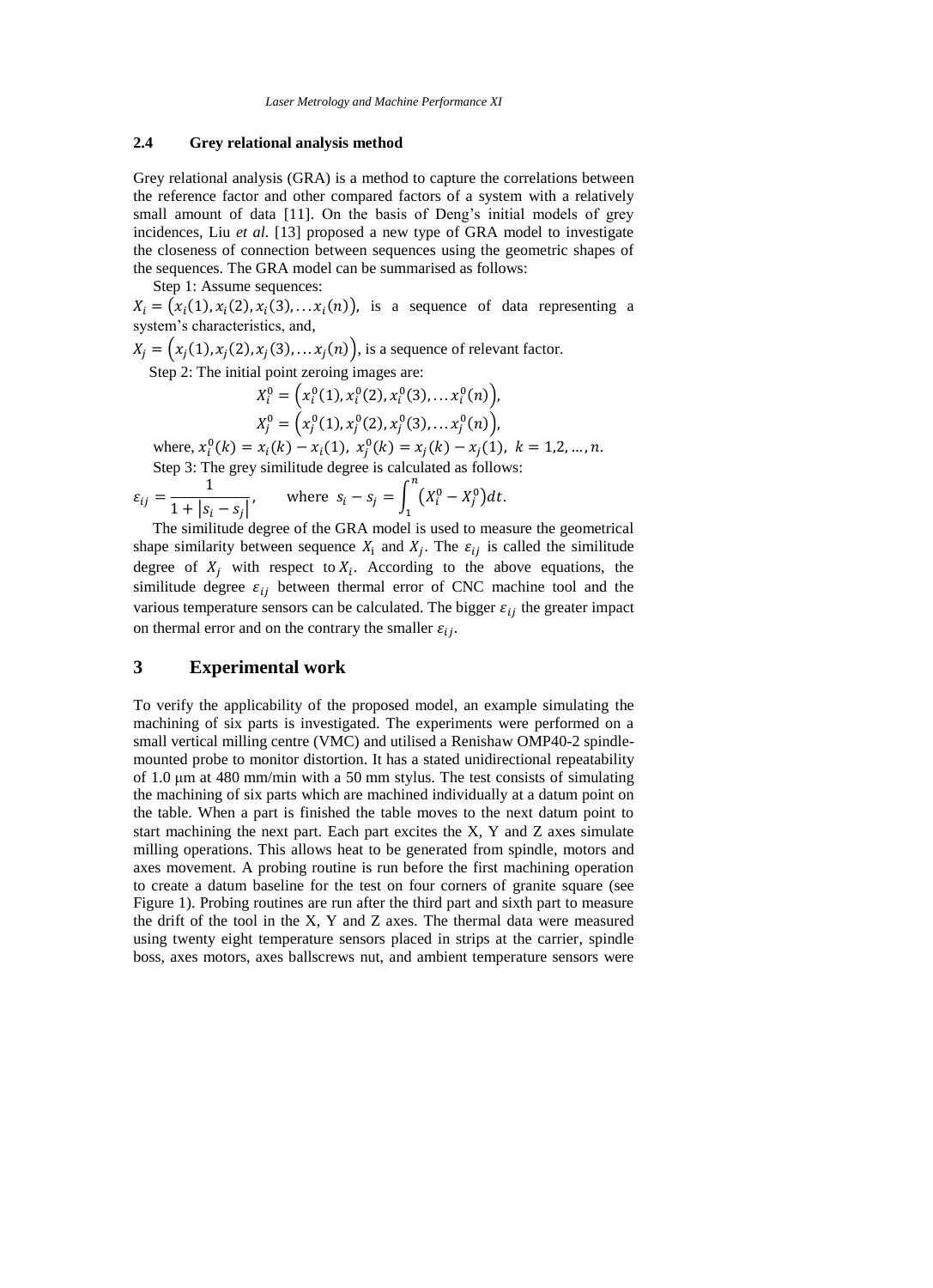placed around the machine to pick up the ambient temperature. A general overview of the experimental setup is shown i[n Figure 1.](#page-6-0)



Figure 1. A general overview of the experimental setup.

<span id="page-6-0"></span>The machine was examined by running the spindle at a speed of 9 000 rpm (except for the periods of probing), and a feedrate of 5 000 mm/min for 200 minutes to excite the thermal behaviour. The high rotational speed brings a larger thermal displacement for the spindle carrier. Moreover, the higher feedrate generates larger frictional heat at the interface points, and the motor temperature also increases with the higher feedrate. Temperature of measured points grows gradually until the equilibrium state is reached. The temperature sensors were measured simultaneously every 10 seconds. The maximum drift of the X-axis is 20  $\mu$ m, the Y-axis is 18  $\mu$ m, and the Z-axis is 58  $\mu$ m. In this paper, the thermal drift of the Z-axis was investigated as an example for the modelling, and potential error compensation.

 The representative temperature sensors for modelling were selected from each group (Surface sensors and ambient sensors) according to their influence coefficient value using GRA model, more details about similar Grey model is given in our work [7, 9]. The representative thermal sensors T10, T20, T2, T19, T4, T18, T17, T7, and T6, which are located on the spindle boss, spindle motor axes motors, carrier, and ambient, are selected as the thermal key sensors for modelling. The similitude degree of these temperature sensors are:  $\epsilon_{1T10}$  = 0.98,  $\epsilon_{1T20} = 0.93$ ,  $\epsilon_{1T2} = 0.85$ ,  $\epsilon_{1T19} = 0.84$ ,  $\epsilon_{1T4} = 0.82$ ,  $\epsilon_{1T18} = 0.82$ ,  $\epsilon_{1T17} = 0.82$ ,  $\epsilon_{1T7} = 0.81$ ,  $\epsilon_{1T7} = 0.55$ , and  $\epsilon_{1T6} = 0.5$ , respectively.

## **4 Results and discussion**

In order to optimise the  $GMC(1, N)$  parameters, the experimental data set was divided into two sets, one is being used for calibrating the model (approximately 10 %), and the rest for testing performance (approximately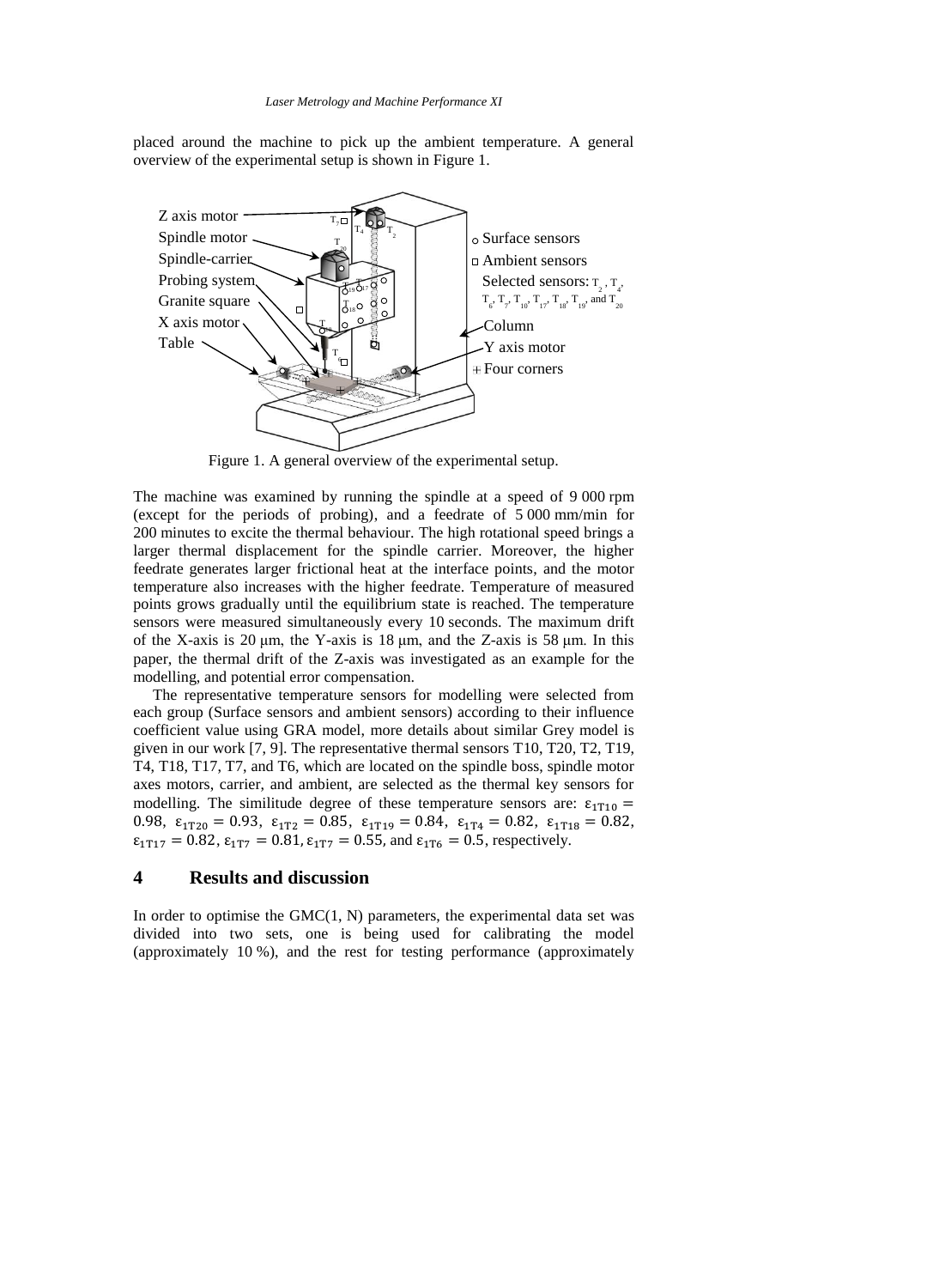90 %). Nine temperature sensors are used as inputs, and Z-axis displacement as output. In the PSO algorithm, the number of the particles is set to be 90 whilst the self-confidence factor and the swarm-confidence factor are  $c_1=2$  and  $c_2=2$ , respectively. The inertia weight  $\omega$  was taken as an adaptive decreasing function in iteration index *k* from 0.9 to 0.4. After 100 epochs, the total error was at an acceptable level (3 μm for testing dataset). The Grey model obtained using PSO algorithm is:

$$
\frac{dX_1^{(1)}(t)}{dt} + 5.31X_1^{(1)}(t) = 72.12X_2^{(1)}(t) + 61.04X_3^{(1)}(t) - 26.07X_4^{(1)}(t) + 66.34X_5^{(1)}(t)
$$
  
-23.33X<sub>6</sub><sup>(1)</sup>(t) -31.99X<sub>7</sub><sup>(1)</sup>(t) +25.73X<sub>8</sub><sup>(1)</sup>(t) -23.50X<sub>9</sub><sup>(1)</sup>(t) +7.597X<sub>1</sub><sup>(1)</sup>(t) -54.74.  
The first CMC(1, 10) model is in estimated and will data in this must

 The final GMC(1, 10) model being optimised and validated in this work has been tested next by a new testing dataset, not used during training stage. The individual variables are shown in [Figure 2.](#page-7-0) Simulation results show that the thermal error in the Z direction can be significantly reduced from 58 μm to less than 4 μm using testing dataset (see [Figure 3\)](#page-8-0). Furthermore, this result shows that the PSO algorithm can act as an alternative training algorithm for Grey model that can be used for thermal error compensation.

 Consequently, this paper develops a simple, less computationally intensive and low-cost approach based on Grey model and PSO algorithm to predict the thermal error compensation on CNC machine tools. In this work, this model has been used for prediction of the thermal error of a relatively simple structure with only a few calibrating samples. However, further work is required to validate the proposed model using disparate cycles on multiple machines.



<span id="page-7-0"></span>Figure 2. Measured temperature variation (model inputs).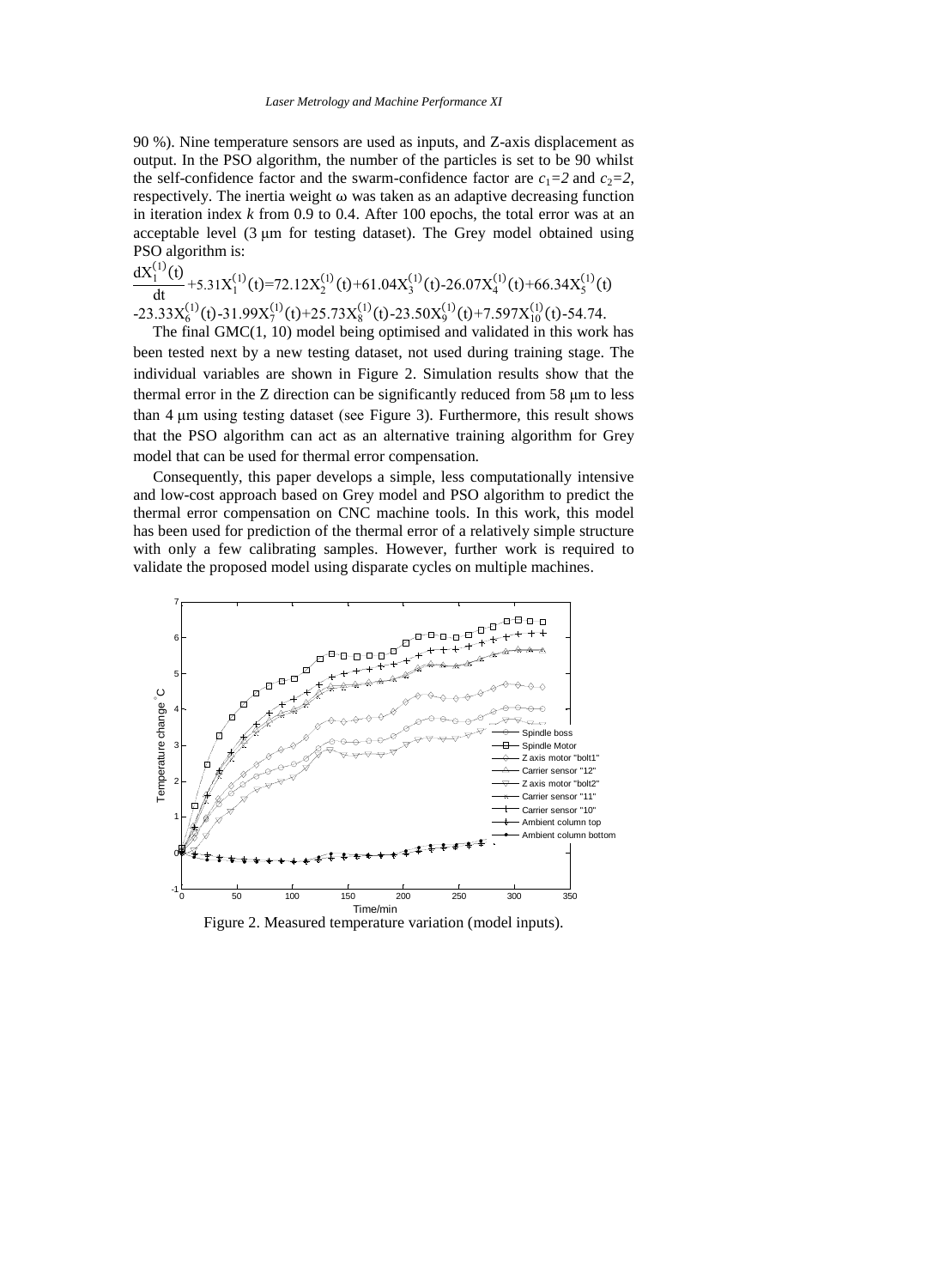

Figure 3. GMC(1, N) model output vs the actual thermal drift.

# <span id="page-8-0"></span>**5 Conclusions**

In this paper, a PSO-based Grey prediction model for thermal error compensation of a small vertical milling centre (VMC) is presented. Two main findings have been addressed in this paper. First of all, the optimal temperature sensors were determined through the GRA model. After calculating the similarity degrees between the thermal error and the temperature sensors, one sensor from each group is selected according to its similarity degree with the thermal distortion. The number of required temperature sensors was thus reduced from twenty eight to nine, which significantly minimised the computational time, cost and effect of sensor uncertainty. Secondly, the comparison between experimental results and predicted values of the Grey model show that there is an excellent agreement between the predicted thermal error and the experimental results with residual error of 4 μm. The results of this paper show that the PSO technique can act as an alternative calibration algorithm for Grey models that can be used for thermal error compensation. Further work is required to validate the model using disparate cycles on multiple machines.

## **6 References**

- [1] Mayr J, et al. 2012 Thermal issues in machine tools *CIRP Ann. Manuf. Technol*. vol 65 p 771-91
- [2] Longstaff A, Fletcher S and Ford D 2003 Practical experience of thermal testing with reference to ISO 230 Part 3 *Laser metrology and*